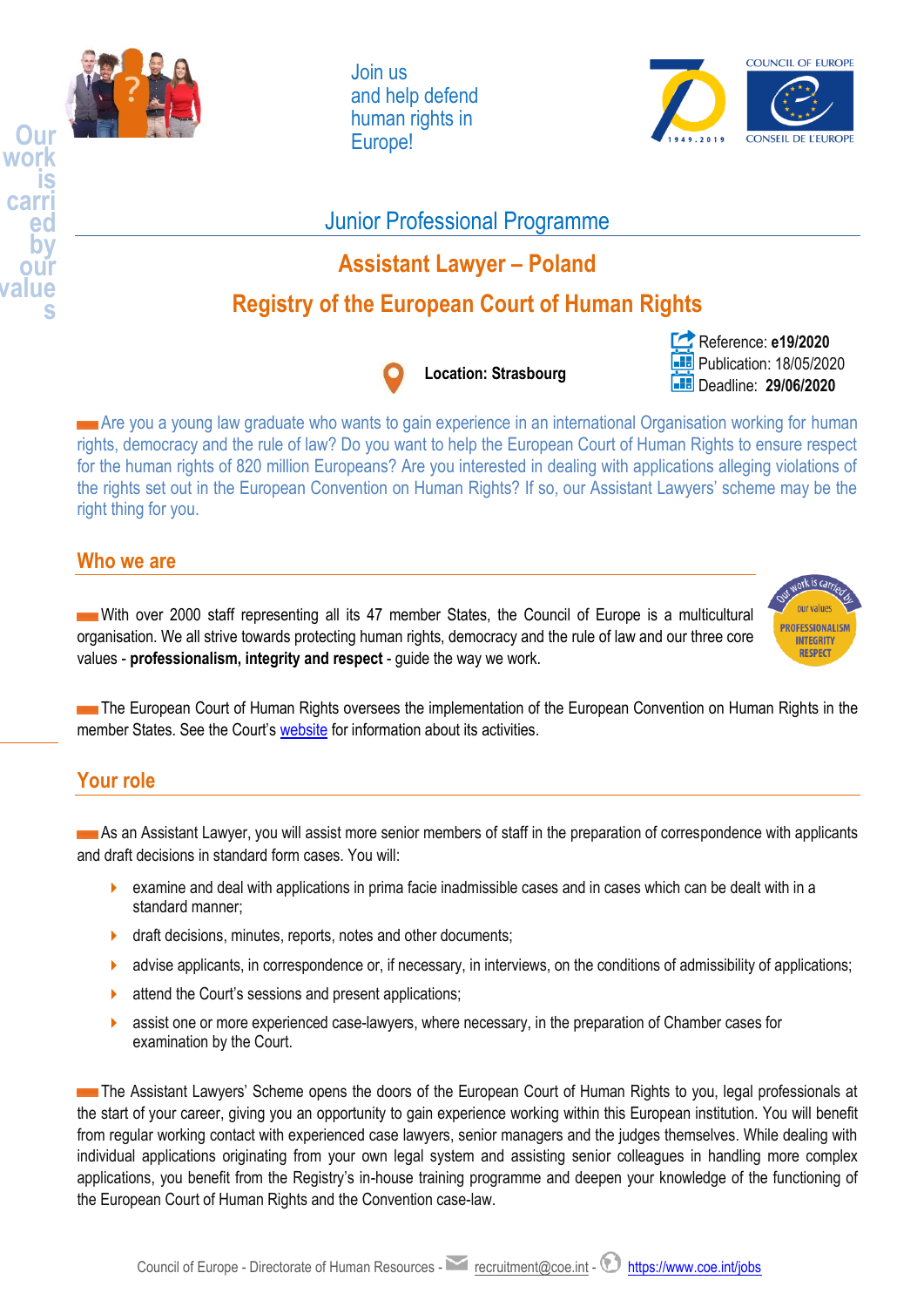### **What we are looking for**

As a minimum you must:

- hold a higher education degree in law obtained in Poland of a standard permitting access, either on the basis of qualifications or after passing a competitive examination, to the judicial administration or legal professions in Poland;
- **a** after having obtained the relevant higher education degree in law, have at least six months professional experience acquired in the legal field (preferably in the judicial service) in Poland or in international Organisations;
- have a very good knowledge of one of the two official languages of the Council of Europe (English, French) and ability to draft legal texts therein clearly and precisely;
- have an excellent knowledge of Polish (mother tongue level);
- be a citizen of one of the 47 member States of the Council of Europe;
- $\triangleright$  be under 35 years of age at the closing date of the vacancy notice.

Demonstrate to us that you have the following competencies:

- $\triangleright$  Professional and technical expertise:
	- thorough knowledge of the Polish legal system and ability to handle cases arising in other jurisdictions;
	- knowledge of constitutional and of international law.
- **Drafting skills**
- ▶ Concern for quality
- Planning and work organisation
- Analysis and problem solving
- **Learning and development**
- Teamwork and co-operation
- **Adaptability**

These would be an asset:

- Results orientation
- Communication
- Decision making
- Initiative

### **What we offer**

If successful, you may be offered employment based on a **fixed-term contract** at grade **B3**. In **Strasbourg**, you will receive a basic monthly gross salary of **€3 400** which is exempt from national income tax. This salary may be supplemented by other allowances depending on your personal situation and you will be affiliated to a Council of Europe pension scheme. You will also benefit from private medical insurance, 32 working days leave per year and other benefits (including flexible working hours, training and development, possibility of teleworking, etc.).

The Junior Professional Programme, carried out in accordance with Article 16 of the Regulations on Appointments (Appendix II to the Staff Regulations), is a specific recruitment scheme suitable for young graduates at the start of their career. Staff recruited under this scheme get a once-only opportunity of employment for a **total maximum duration of four years** and are not eligible for any subsequent internal competition, promotion, transfer or secondment. Details on conditions of employment (probationary period, salaries, allowances, pension scheme, social insurance, etc.) can be consulted on our [recruitment website.](http://www.coe.int/en/web/jobs/conditions-of-employment) Any changes to these conditions during the recruitment process are updated on this site and will apply at the time of the job offer.

Please refer to the **[Competency Framework](https://rm.coe.int/CoERMPublicCommonSearchServices/DisplayDCTMContent?documentId=09000016807815e2)**  of the Council of Europe  $($   $\overline{PDF}$  – 1.6Mo)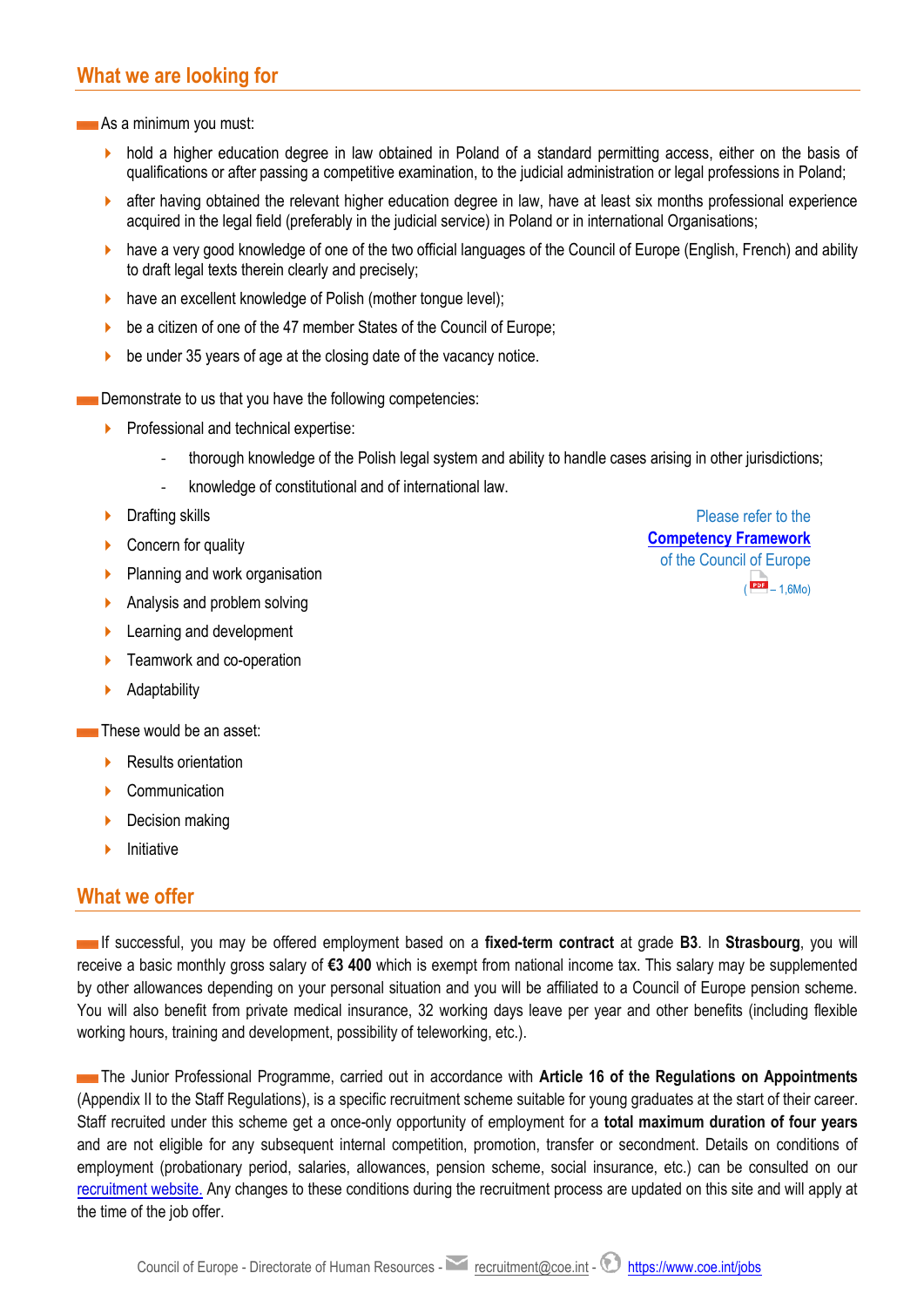If your profile matches our needs and you are not recruited straight away, you may be placed on a reserve list, valid for a maximum of four years.

### **Applications and selection procedure**

Deadline for applications is **29 June 2020** (**midnight French time**). Applications must be made in **English or French** using the Council of Europe online application system. By connecting to our website [www.coe.int/jobs](https://www.coe-recruitment.com/index.aspx?Lang=en) you can create and submit your online application. Please fill out the online application form providing all requested details and explain how your competencies make you the best candidate for this role. It usually takes a few hours to fill in an application form, so please take this information into consideration while applying.

Only applicants who best meet the above-mentioned criteria will be considered for the next stage of the competition, which will consist of assessments and/or an interview. Further information on the assessment process will be provided to the selected candidates in due course. The tentative dates for each stage of the recruitment process will be found on ou[r website.](https://www.coe.int/en/web/jobs/recruitment-in-progress)

Staff members or former staff members who are or have previously been employed in the framework of the Junior Professionals Programme or the Turnover Profiles will not be eligible again for any of the profiles under this scheme. The Council of Europe reserves the right to assess the admissibility of candidates who are or have previously been employed with the Organisation according to their contractual situation at the closing date of this competition.

As an equal opportunity employer, the Council of Europe welcomes applications from all suitably qualified candidates, irrespective of sex, gender, marital or parental status, sexual orientation, ethnic or social origin, disability, religion or belief. Under its equal opportunities policy, the Council of Europe is aiming to achieve parity in the number of women and men employed at all levels in the Organisation. In the event of equal merit, preference will therefore be given to the applicant belonging to the under-represented sex in the grade. During the different stages of the recruitment procedure, specific measures may be taken to ensure equal opportunities for candidates with disabilities.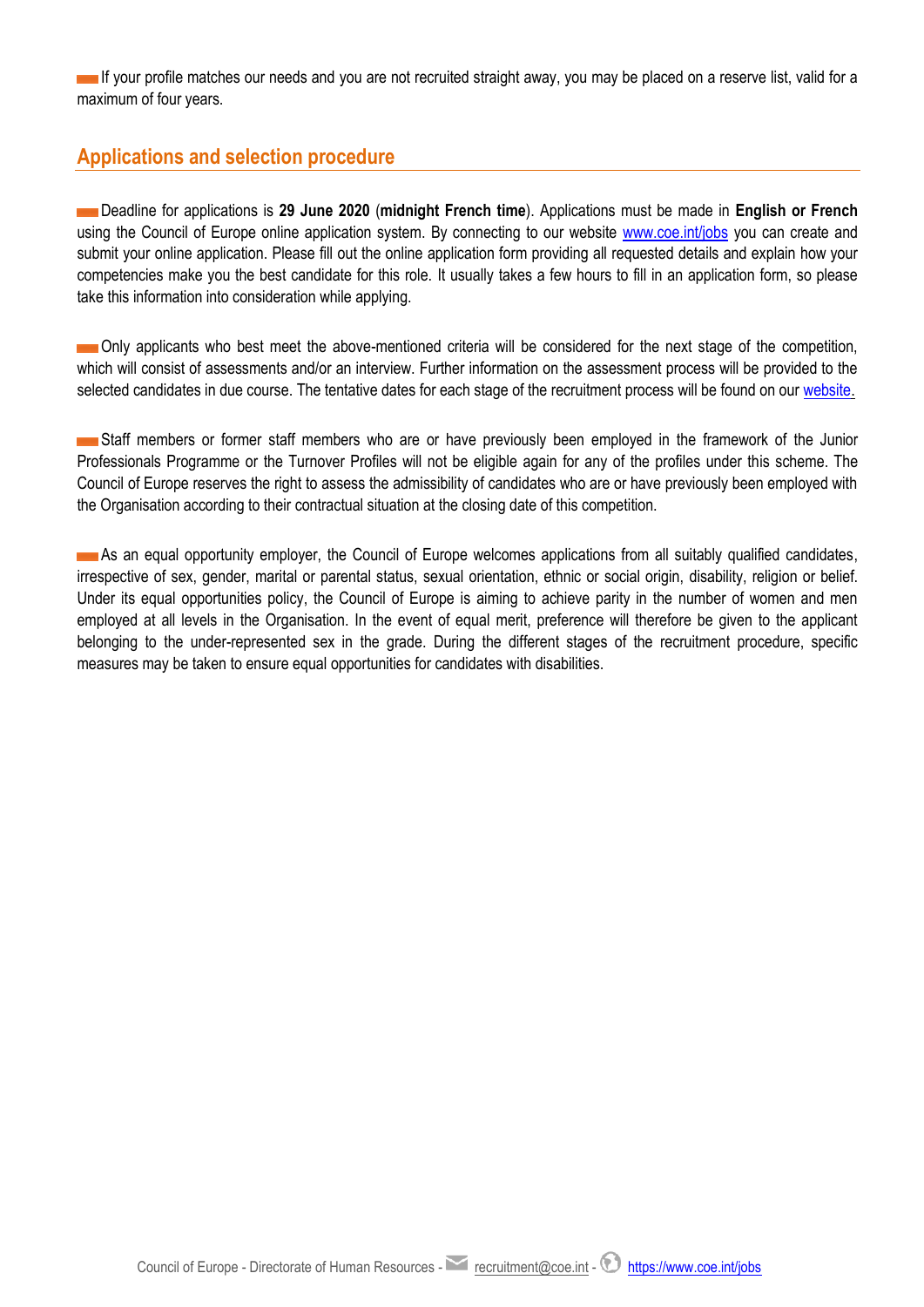

**trava il est guid é par nos valeu rs**

Rejoignez-nous pour renforcer les droits humains en **Europe** 



## Programme de jeunes professionnels

## **Juriste Assistant/e – Pologne**

## **Greffe de la Cour européenne des Droits de l'Homme**



## **Localisation: Strasbourg**

### Reference: **e19/2020 Publication: 18/05/2020** Deadline: **29/06/2020**

Êtes-vous un/e jeune diplômé/e en droit souhaitant acquérir une expérience professionnelle dans une Organisation internationale œuvrant pour les droits de l'homme, la démocratie et l'état de droit ? Voulez-vous aider la Cour européenne des droits de l'homme à assurer le respect des droits de l'homme de 820 millions d'Européens ? Êtes-vous intéressé/e par le traitement de requêtes alléguant des violations des droits énoncés dans la Convention européenne des droits de l'homme ? Si tel est le cas, notre programme de juristes assistant/es est une bonne opportunité pour vous.

### **Qui sommes-nous ?**

Avec plus de 2000 agents représentant ses 47 Etats membres, le Conseil de l'Europe est une organisation multiculturelle. Nous nous efforçons tous de protéger les droits de l'homme, la démocratie et l'état de droit, ainsi que nos trois valeurs fondamentales - **le professionnalisme, l'intégrité et le respect** qui guident notre façon de travailler.



La Cour européenne des droits de l'homme est l'organe judiciaire qui contrôle la mise en œuvre de la Convention européenne des droits de l'homme dans les États membres. Pour plus d'informations sur ses activités, voir le site web de la [Cour.](https://www.echr.coe.int/Pages/home.aspx?p=home&c=fre)

### **Votre rôle**

**En tant que Juriste assistant/e**, vous assisterez les agents plus expérimentés dans la préparation de la correspondance avec les requérants et la rédaction des décisions dans des affaires standard. Vous serez chargé/e :

- d'examiner et de traiter les requêtes irrecevables prima facie et les requêtes pouvant être traitées de manière standard ;
- de rédiger des décisions, des procès-verbaux, des rapports, des notes et autres documents ;
- de conseiller les requérants, par courrier ou, au besoin, par entretien, sur les conditions de recevabilité des requêtes ;
- d'assister aux sessions de la Cour et de présenter des requêtes ;
- d'assister en tant que de besoin un ou plusieurs juristes plus expérimenté/e-s chargé/e-s des requêtes pour la préparation de ces dernières en vue de leur examen par la Cour.

Le Programme des Juristes assistant/e-s est une voie d'accès à la Cour européenne des droits de l'homme ouverte à vous, professionnels du droit en début de carrière, qui vous offre l'occasion d'acquérir une expérience au sein de cette institution européenne. Vous bénéficierez de contacts professionnels réguliers avec des juristes expérimentés chargés de l'examen des affaires, avec des administrateurs de haut niveau et avec les juges eux-mêmes. Dans le traitement de requêtes individuelles issues du système juridique de votre pays et en assistant des collègues plus expérimentés pour le traitement de requêtes plus complexes, vous bénéficierez du programme de formation interne du Greffe et approfondirez votre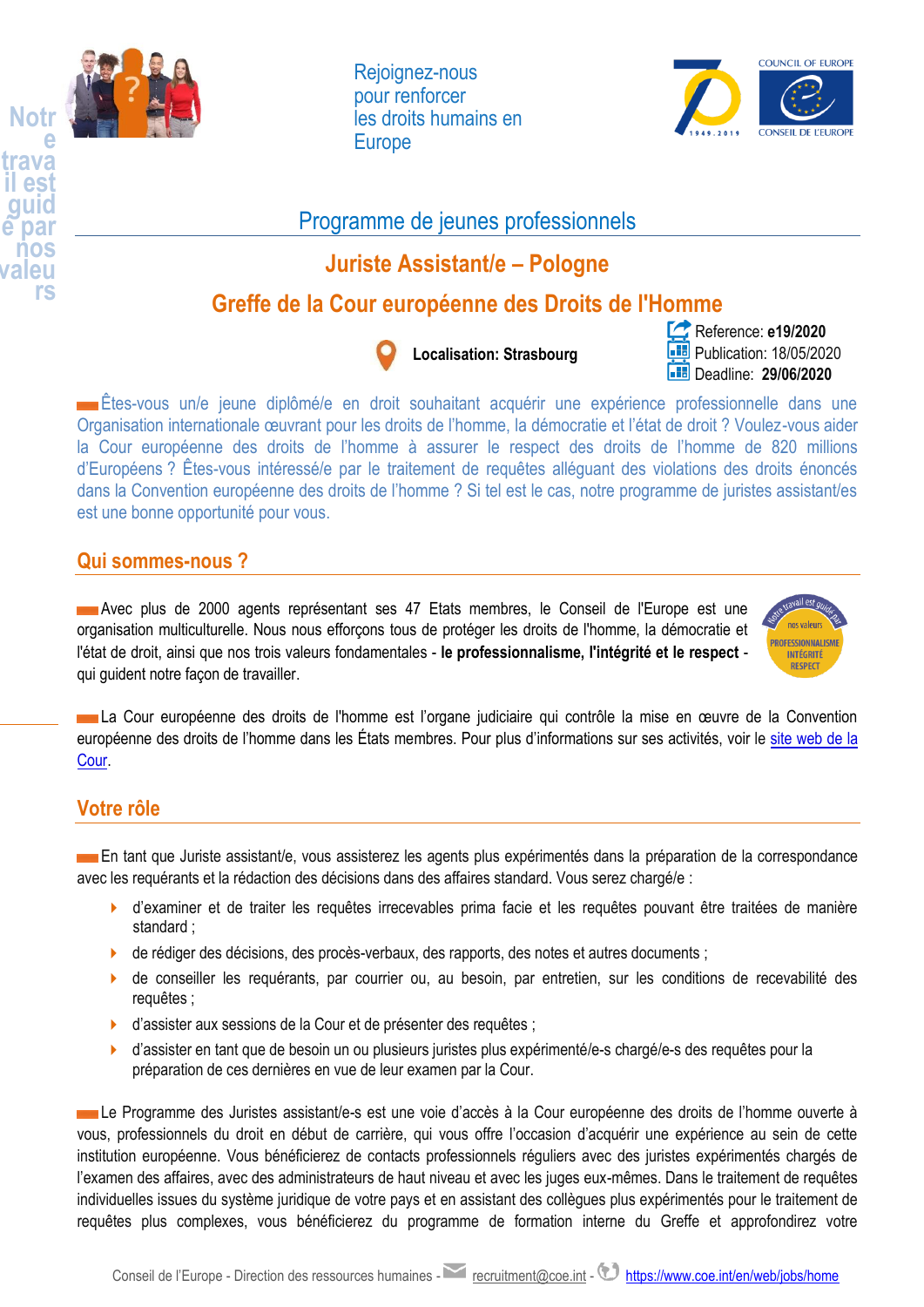connaissance du fonctionnement de la Cour européenne des droits de l'homme et de la jurisprudence fondée sur la **Convention** 

### **Ce que nous recherchons**

Au minimum, vous devez avoir :

- Un diplôme de l'enseignement supérieur en droit, obtenu en Pologne, d'un niveau permettant l'accès, sur titre ou sur concours, à l'administration judiciaire ou aux professions juridiques en Pologne ;
- au moins six mois d'expérience professionnelle acquise, après l'obtention du diplôme exigé, dans le domaine juridique (de préférence judiciaire) en Pologne ou dans des Organisations internationales ;
- une très bonne connaissance de l'une des deux langues officielles du Conseil de l'Europe (français, anglais) et la capacité à rédiger de manière claire et concise des textes juridiques dans cette langue ;
- **D** une excellente connaissance du polonais (niveau langue maternelle) ;
- la nationalité de l'un des 47 États membres du Conseil de l'Europe ;
- **→** moins de 35 ans à la date de clôture de l'avis de vacance.

Postulez et démontrez que vous avez les compétences suivantes :

- Expertise professionnelle et technique :
	- connaissance approfondie du système juridique national de la Pologne et aptitude à traiter des questions relevant d'autres juridictions nationales ;
	- connaissance du droit constitutionnel et du droit international.
- Capacités rédactionnelles
- Souci de la qualité
- Planification et organisation du travail
- Analyse et résolution des problèmes
- **Apprentissage et développement**
- Capacité à travailler en équipe et à coopérer
- Adaptabilité

Les compétences suivantes seraient un atout :

- **Crientation service**
- Communication
- Prise de décision
- Sens de l'initiative

#### **Ce que nous offrons**

En cas de réussite, un **contrat à durée déterminée** au grade B3 pourra vous être proposé. À **Strasbourg**, vous percevrez un salaire mensuel brut de base de **3 400 €**, exonéré de l'impôt national sur le revenu. Votre salaire sera éventuellement complété par d'autres indemnités en fonction de votre situation personnelle et vous serez affilié/e au régime de pensions du Conseil de l'Europe. Vous bénéficierez également d'une assurance médicale privée, de 32 jours de congé par an et d'autres avantages (notamment horaires de travail flexibles, formation et développement, possibilité de télétravail, etc.).

Le programme des jeunes professionnels, organisé conformément à **l'article 16 du Règlement sur les nominations** (annexe II du Statut du personnel), est un régime de recrutement adapté à des jeunes diplômés en début de carrière. Les personnes recrutées sur ce profil ne peuvent participer qu'une seule fois à ce programme pour une **durée totale d'emploi ne** 

Veuillez vous référer au **[Répertoire des](https://rm.coe.int/CoERMPublicCommonSearchServices/DisplayDCTMContent?documentId=09000016807815e2)  [Compétences](https://rm.coe.int/CoERMPublicCommonSearchServices/DisplayDCTMContent?documentId=09000016807815e2)** du Conseil de l'Europe  $($   $\frac{PDF}{I} - 1,6M0)$